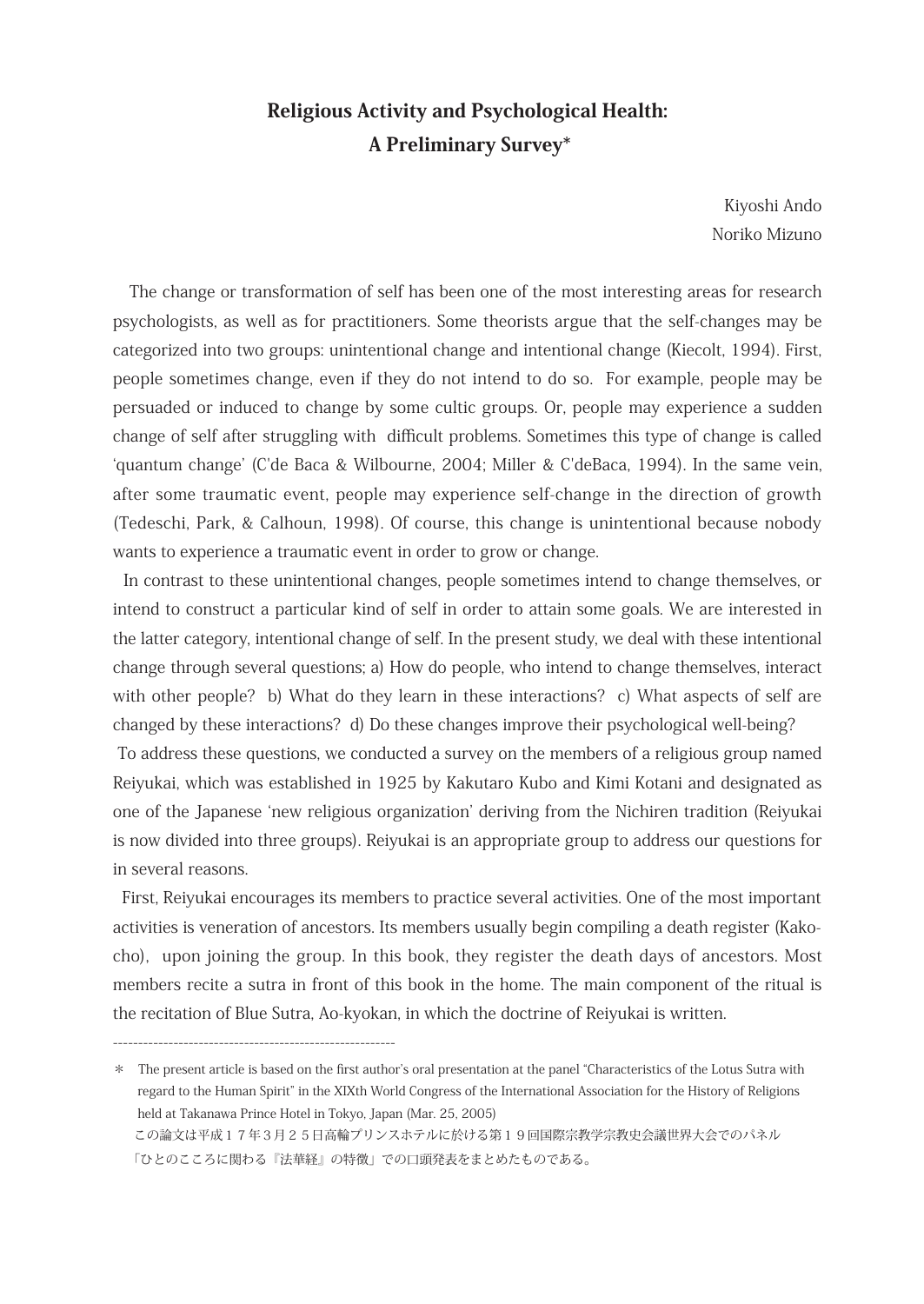Second, proselytization or enrollment is also designated as an important activity of members. The practical meaning of this activity is somewhat different among the three Reiyukai groups, the basic idea seems that, by proselytizing a person, they can form a tentative 'parent-child' relationship and can improve themselves together and achieve happiness.

 Various types of group meetings are also important for the members. In the meetings, they present their experience or testimony before other members. These characteristics of Reiyukai are very interesting as a target of social psychological research, because their activities include social interactions in several ways.

 1. Members have strong desires to change or improve themselves. In other words, they have strong motivation for the social interaction.

 2. Their own experiences with others are regarded as of primary importance. So, social interactions in daily life (including symbolic interactions with the ancestors) are encouraged.

 3. Proselytization (Michibiki) is regarded as an important activity, and it naturally involves social interaction with the potential member.

 4 Disclosing these experiences in group meetings is encouraged. So, members learn many valuable things in these social interactions.



Figure 1 A tentative model of the relationship between variables which promote self-changes and psychological health.

 Figure 1 shows our working model showing the relationship between activities, beliefs, and psychological health. Members form some beliefs about the world, self, or human relationships. Doctrine is one of the sources of these beliefs  $(1)$ . Among a host of such beliefs, particularly interesting ones are 'if- then' type beliefs. For example, the members may form the belief that 'if they change their own behavior (ex. behave submissively), then, their families will go well' .

 These beliefs may differ in their degree of certainty. So, there may be some beliefs about which members are somewhat unsure. In the former example, they may not be sure that their families go well even if they behave submissively. In these cases, the belief is somewhat like a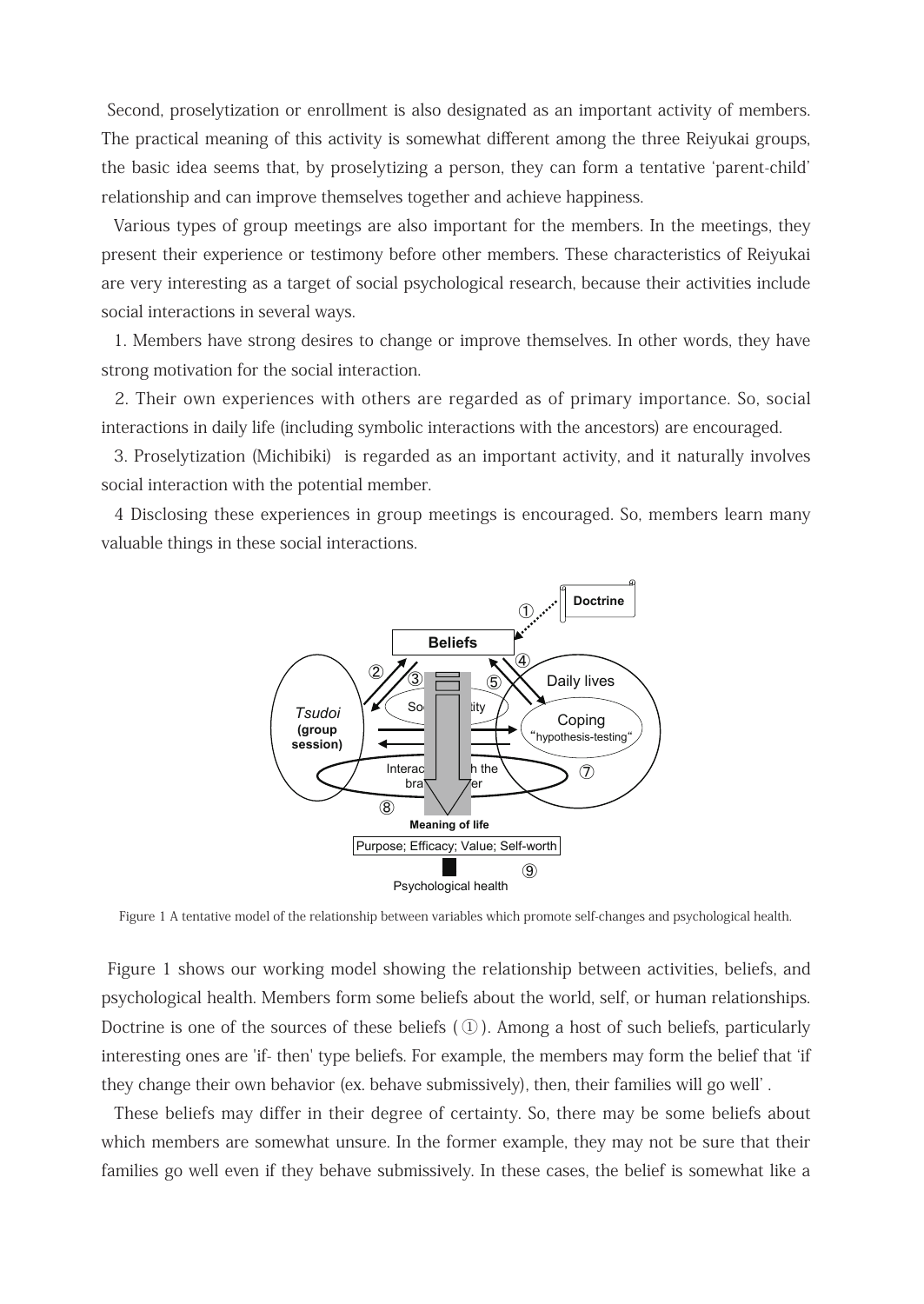'hypothesis' to be tested. They must test to see if the hypothesis or belief is 'true.' In other words, the beliefs need to be validated. In this respect, interaction with other members, particularly with leaders, and interactions in group meetings are important. Members may visit or call their branch leader on an individual basis for counseling. And members are encouraged to attend meetings and learn many things there. In these interactions, the beliefs may be reinforced. Finally these beliefs will be summed up and construct the meaning of life (Baumeister, 1991).

 Although the relationship between psychological health and religiosity is not fully understood, researchers have hypothesized that religion may influence mental and physical health because of at least six mediating factors. Pargament et al. (1998) and Emmons (1999) suggested that religiosity helps support healthy life styles, helps promote personality integration, increases generativity, provides for social support, provides uniting strategies, and provides a sense of meaning and purpose.

 Among these six factors, the last two seem particularly important in the case of Reiyukai. That is, it provides unique coping strategies, and it also provides a sense of meaning and purpose.

 One of the subgroups of Reiyukai gave us a chance to conduct questionnaire research within its members, so, we set several research questions and attempted to construct a questionnaire to answer them.

- 1. What motivated members to join the group?
- 2. What do they talk about when they enroll others?
- 3. What are important factors that promote change in groups (tsudoi meetings)
- 4. What kind of 'beliefs' do they have?
- 5. What kind of self-changes do they perceive by joining the group?
- 6. Do they believe in "internal locus of control"?
- 7. Are members psychologically healthy?
- 8. What factors are related to psychological health?

## **Methods**

 We constructed a questionnaire to address these research questions. This questionnaire contained the scales and other questions described below:

GHQ (General Health Questionnaire) Originally this scale was developed as a screening instrument to detect psychiatric disorders (Goldberg, Gater, Sartorius, Ustun, Piccinelli, Gureje, & Rutter, 1997; Goldberg & Hillier, 1979), but now, it is widely used to assess the general status of psychological well-being. We used the twelve-item version of the GHQ.

Locus of Control Scale (LOC) The concept of Locus of Control concerns the perceived source of control over one's destinies. Internals view themselves as having control over their own destinies. In contrast, externals are those who tend to see control as residing elsewhere. Locus of control scales were developed to measure individual differences in this belief about control.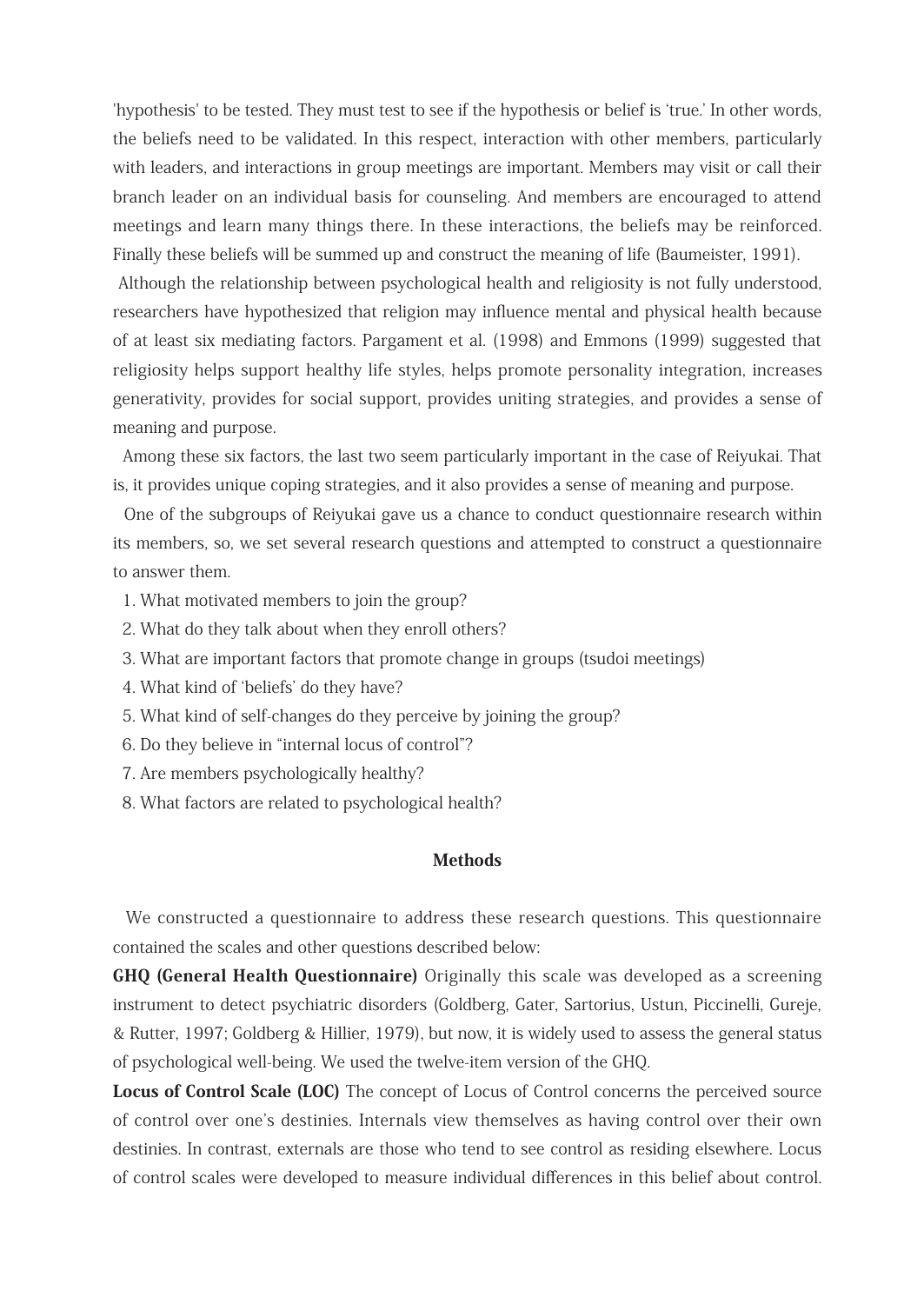It would be reasonable to assume that the belief in internal control will be positively related to the degree of psychological well-being, because subjects may believe that they can attain some goals by changing their action or way of thinking. We used the LOC scale developed by a Kanbara, Higuchi, Shimizu (1982).

Other measures In addition to these often-used scales, we devised some scales to measure relevant variables: 10 items which tap the factors promoting changes in groups (Tsudoi meetings); 13 items asking the perceived reasons of joining Reiyukai; 7 items which tap the messages which members emphasize when they try to proselytize beliefs to others; 10 items to measure the perceived benefits of attending group meetings; 23 items to measure the aspect of self-change produced by religious activity; and 12 items to measure the beliefs of respondents concerning merits of being members or practicing religious activities. Items of these scales will be shown in the tables of the results.

### Procedure

 We distributed the questionnaire with an introductory letter and return envelope to the members attending meetings held in Osaka (N=260), Tokyo (N=120), and Kitakyushu (N=140). As mentioned earlier, Reiyukai is now divided into three groups. Among these groups, all respondents in the present study belong to so-called Kubo group. We asked the members who were attending the meeting to take several questionnaires and further asked them to complete one, and to hand other questionnaires to other Reiyukai members (family members included). Within a month, 260 (males=69; females=190; unknown=1), questionnaires were returned. So, the response rate was exactly 50.0 % .

### **Results**

Age of the respondents Figure 2 shows the number of respondents for each age groups. The distribution is somewhat biased toward the older age, and the average age was 52.03.



Figure 2 Number of respondents for each age group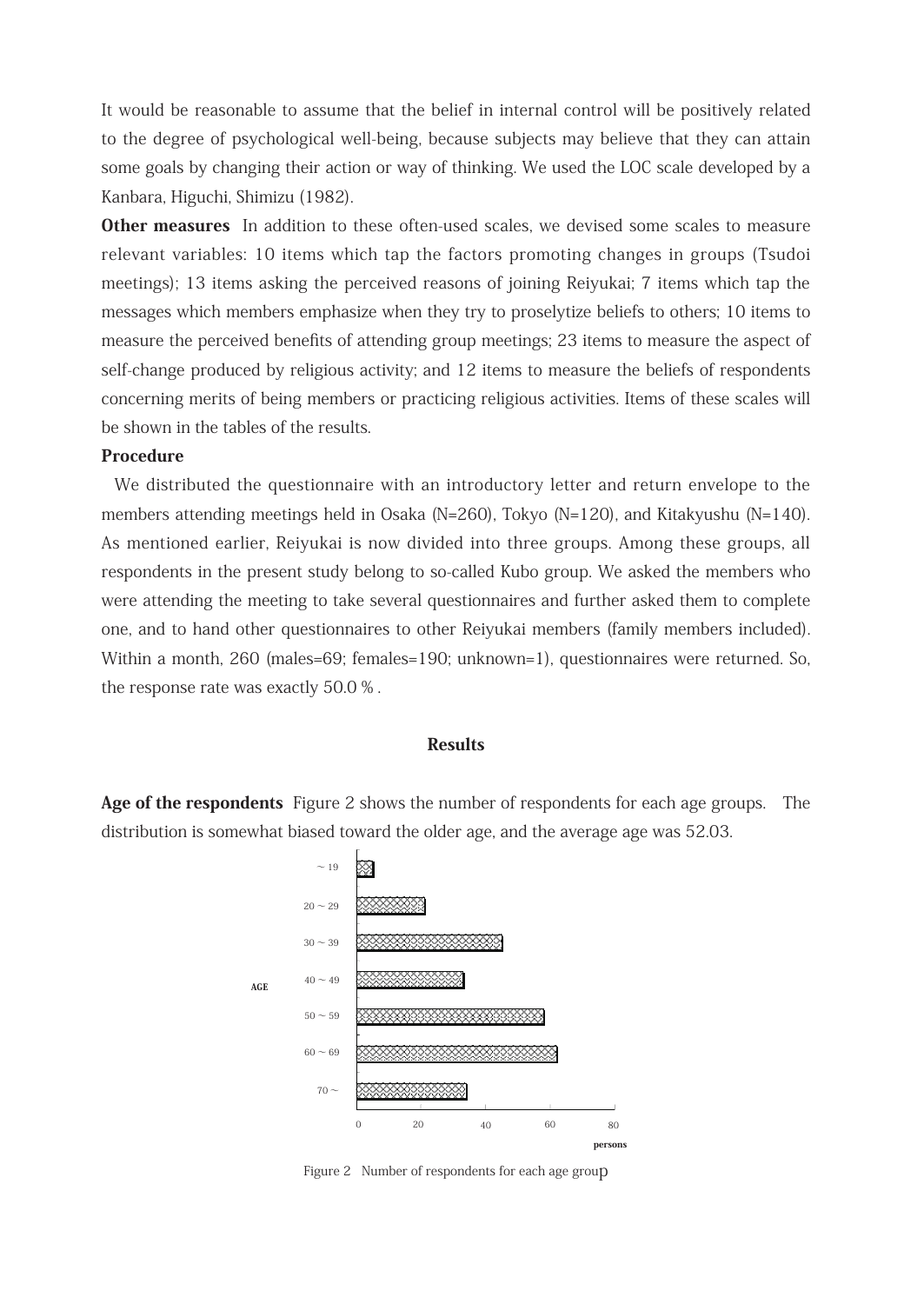Reasons for joining Reiyukai Figure 3 shows a list of the perceived reasons for joining Reiyukai. There would be many life events that prompt people to join religious groups. Among thirteen life events we listed, the most frequently chosen one was 'married life,' followed by worries of personality, worries of relationships, and family problems. These results seem to suggest that major concerns which led them to join the group seem to be about problems of 'self' and 'relationships,' rather than illness or financial problems.



Figure 3 Life events which prompted people to join Reiyukai

Proselytization As mentioned earlier, proselytization, or enrollment, is one of the important activities of Reiyukai members, although its priority is somewhat different among three subgroups. We asked the respondents what they would say when they proselytize others. The most frequently chosen alternative was 'You can change your view of life by joining Reiyukai,' followed by 'Joining Reiyukai will promote good relationships with others.' (see Figure 4). So it is suggested again from these results that the main motives of the members to join the group are 'self' and 'relationships'.



Figure 4 Mean ratings of the'merits' emphasized in enrollment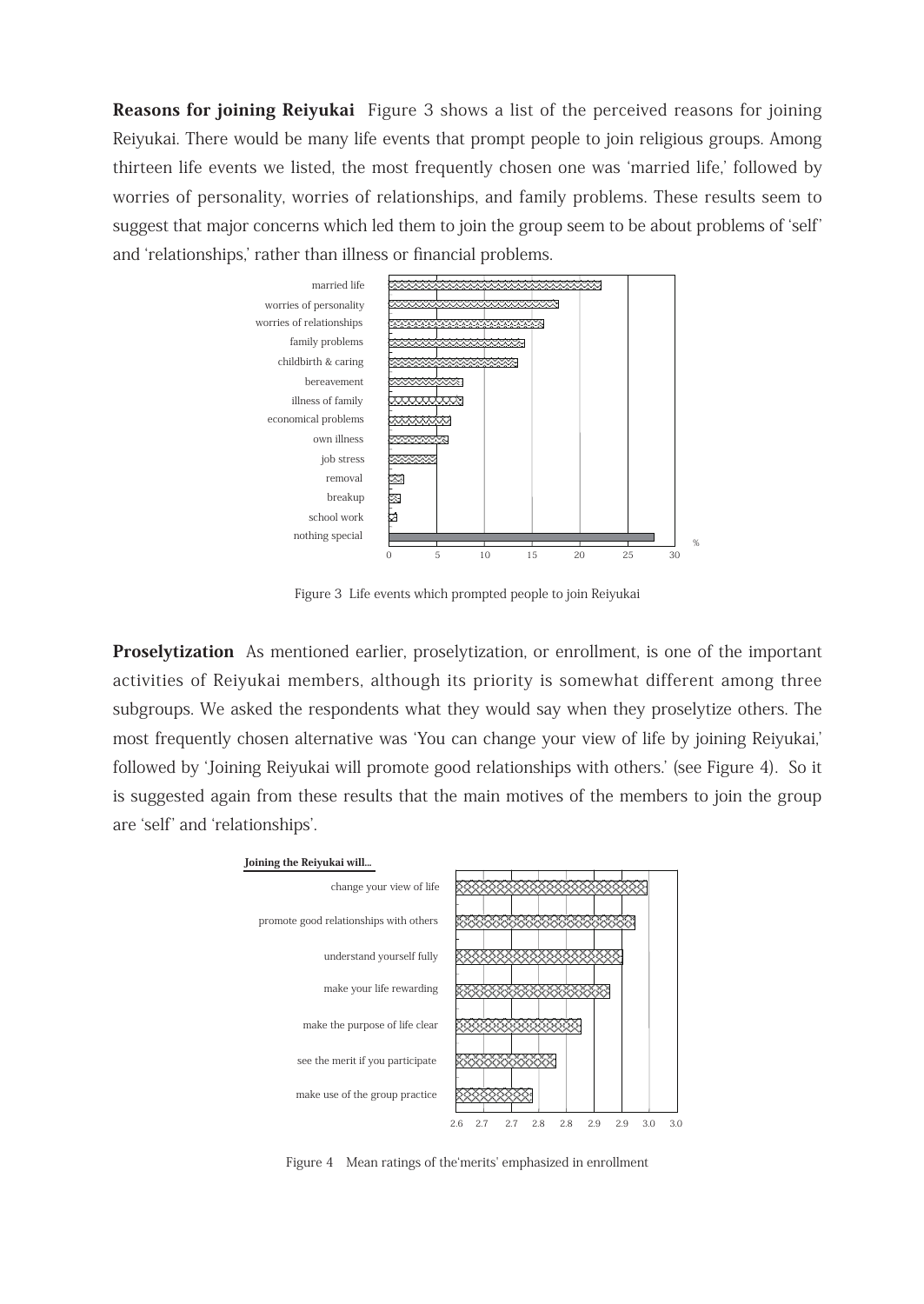**Experiences in** *Tsudoi* Most members attend the Tsudoi meetings on a regular basis. In a typical meeting, it opens with the facilitator's talk, usually on his own experience in daily life. After that, he or she encourages others participants to speak of their own experiences. Some members eagerly raise their hands to talk, others are named by the facilitator to talk. When one member is giving his or her story, other members listen to it in a very responsive and accepting manner. What do they learn in these group meetings? Groups, by their very nature, provide members with information, support, and guidance. And so, many personal and interpersonal problems can be resolved when confronted in a group rather than alone.

| <b>Universality</b>              | Recognition of shared problems                             |  |
|----------------------------------|------------------------------------------------------------|--|
| <b>Hope</b>                      | Increased sense of optimism from seeing<br>others improve  |  |
| <b>Vicarious learning</b>        | Developing social skills by watching others                |  |
| <b>Interpersonal</b><br>learning | Developing social skills by interacting with<br>others     |  |
| <b>Guidance</b>                  | Accepting advicc and suggestions from the<br>group members |  |
| Cohesion                         | Feeling accepted by others                                 |  |
| Self-disclosure                  | Revealing personal information to others                   |  |
| <b>Catharsis</b>                 | Releasing pent-up emotions                                 |  |
| <b>Altruism</b>                  | Increased sense of efficacy from helping others            |  |
| Insight                          | Gaining a deeper understanding of oneself                  |  |

Figure 5 Ten functions or 'benefits' of group interactions

We used a scheme suggested by Forsyth (1999) in order to tap the perceived 'benefits' of attending the meeting (See Figure 5). For example, groups provide members with a sense of universality. Thus they can be assured that they all have problems. Furthermore, groups bring 'hope' to the members, so they can infer that 'If other members can change, so can I.' We converted the meaning of each factor to an appropriate question. For example 'universality' was worded, 'I feel relief to find that my problem is similar to that of most other members.' and 'hope' as 'I'm hopeful to see other members successfully cope with the problem.' Respondents were required to answer on a 5-point scale (strongly agree ~ strongly disagree).

 Figure 6 shows the average rating for each item. The average for 'vicarious learning' is the highest among the ten items, followed by 'Guidance' and 'Interpersonal learning.' In contrast, the mean ratings for 'catharsis' and 'self-disclosure' are comparatively low. These results seem to suggest that members attending this kind of meeting learn more by observing other members and listening their stories, rather than by talking their own stories. This may not be surprising, as the time allowed for each member's talk is limited. Members can get valuable information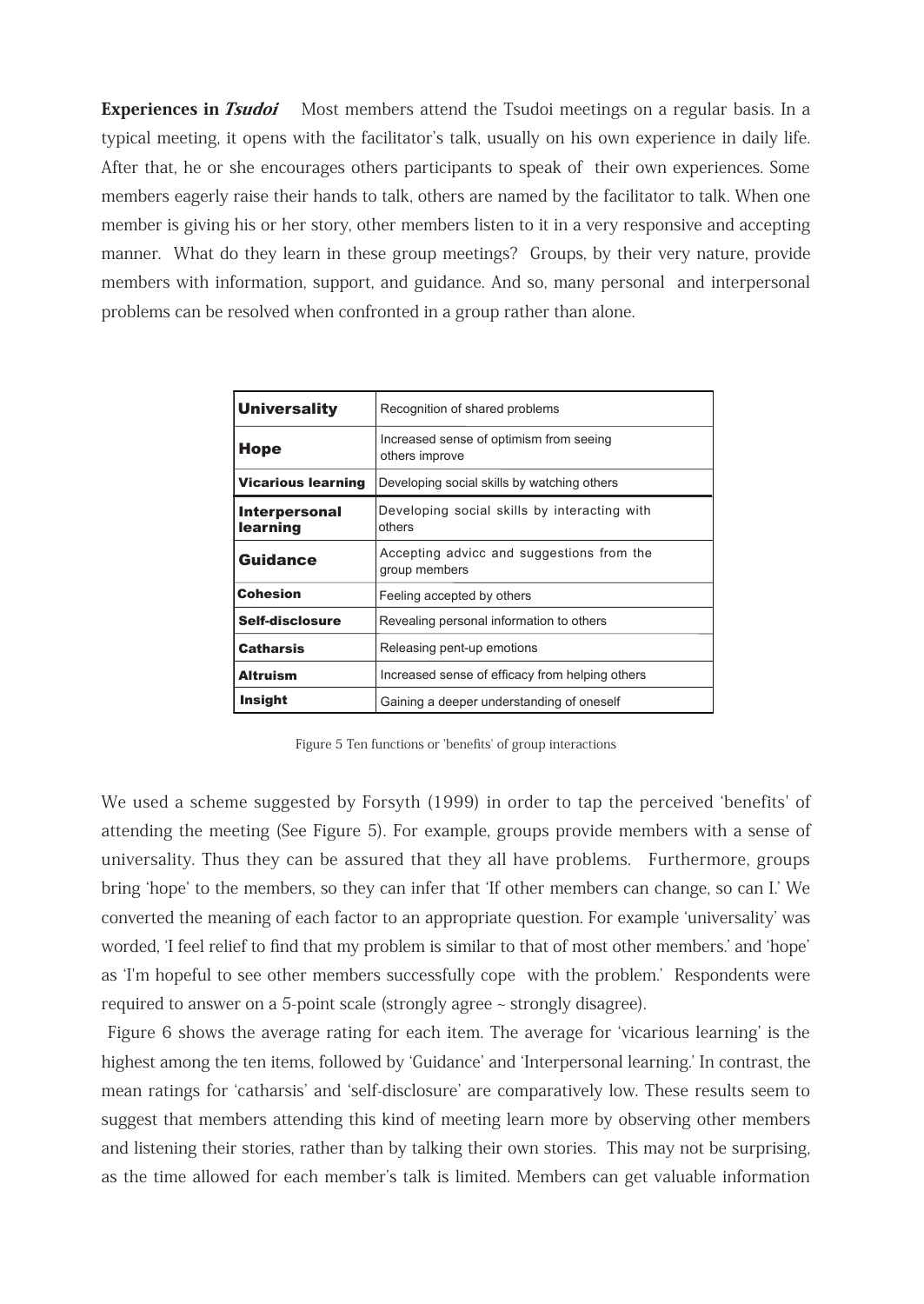

from other members' stories, and maybe from subsequent verbal interactions.

Figure 6 Mean ratings for the 'benefits' of attending the meetings

**Perceived self-change** A factor analysis was conducted for 23 items which aimed at measuring the perceived change of self. Three factors were obtained. The first factor consisted of 6 items, such as 'Come to understand other people's good will,' 'Come to realize that people support each other,' 'Come to show kindness to others,' etc., and it was named 'Benevolence.' The second factor consisted of 7 items including items, such as'Become confident in oneself,''Come to think that I can overcome difficulties,''Become to eager to try new things'etc. This factor was named 'Confidence and aspiration.'The third factor, which consisted of 5 items, was named'Feeling of being accepted,'and items such as'Have come to think that I'm not alone,''Have come to believe that my family really loves me,''Have come to feel other persons' kindness,'were contained.

Beliefs The belief scale consisted of twelve items. Each item contained the 'benefits' of doing practice or joining the group. For example, it contained such items as 'By changing one's behavior and way of thinking, most troubles in relationship with others can be resolved.','By joining Reiyukai, you can be free from unhappiness.','Reiyukai shows us what is most important in life,'etc. For each respondent, twelve ratings were summed up to form a'belief score.'The higher the score, the stronger the belief that some practice led to the correspondent effects.

GHQ Figure 7 shows the mean GHQ scores for each age group. The lower scores show a better status of psychological health. The average score was 3.98, as indicated by the dashed line in the figure. It can be seen that the average scores of those in their sixties and seventies are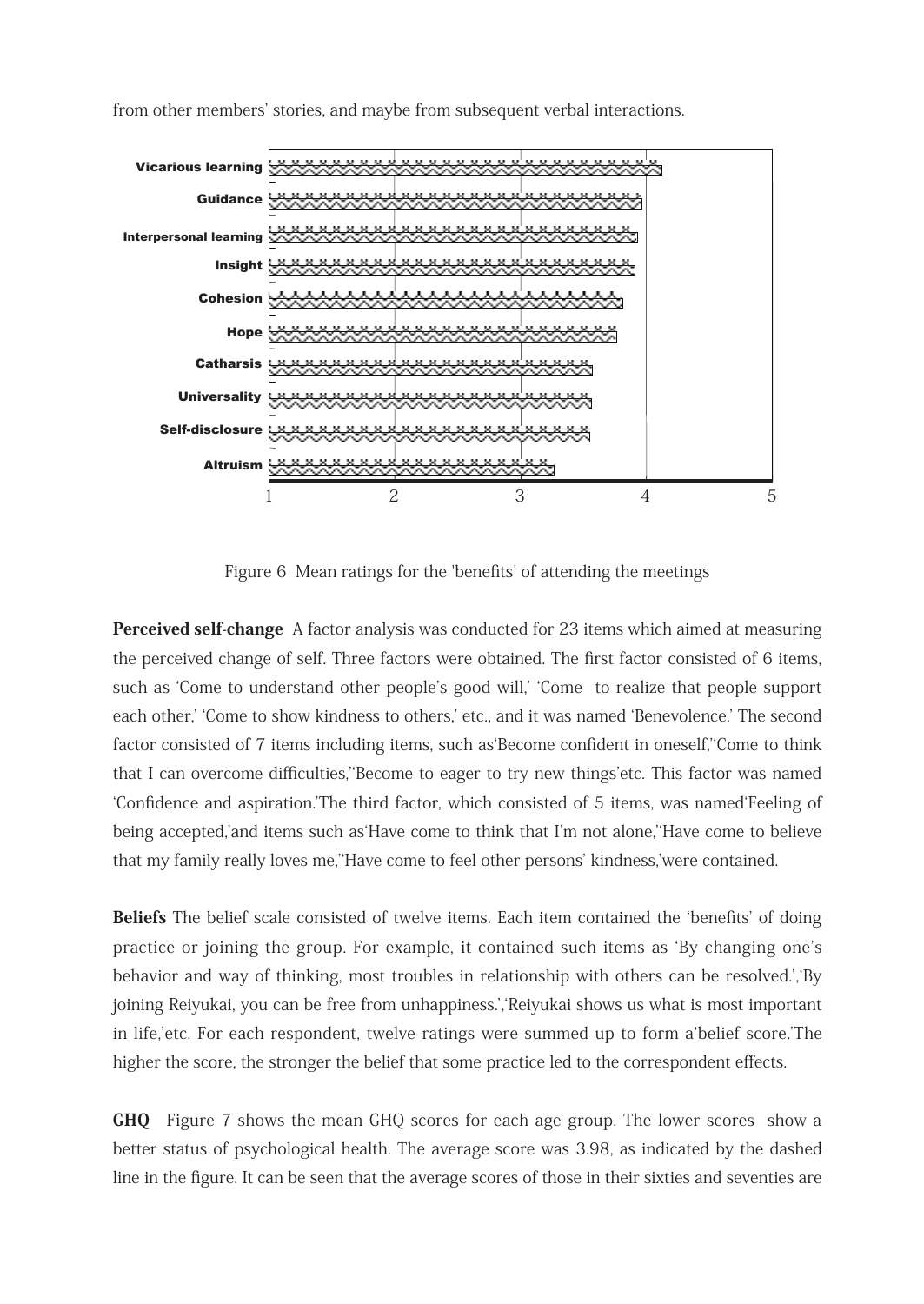lower than those of younger age groups. Although it may be tempted to conclude that religious practices could lead to the psychological well-being among the members, it many not be the case. The checked bars in the figure indicate the data from a larger survey conducted by Ando, Matsui, Fukuoka (2003). In this survey, 786 respondents completed a questionnaire which contained GHQ-12, exactly the same version of the scale utilized in the present study (Katayama, 2004). So the results of this survey could be compared as 'controls' to the results of the present research.

 As can be seen in Figure 7, the average scores for each age group are very similar between the present sample and 'control group'. For example, in both groups, the averages of the sixties age group are lower than the younger groups. Furthermore, overall average of the HIRC21 data (grey-colored bar) is almost identical to the average of the present data (dashed line). So it may be concluded that the pattern of GHQ scores indicated in the present data is not specific to Reiyukai.



Figure 7 Mean GHQ scores for each age group

Locus of control LOC scale measures the perceived source of control over one's destinies. "Internals" (those who have high scores on this scale) tend to view themselves as having control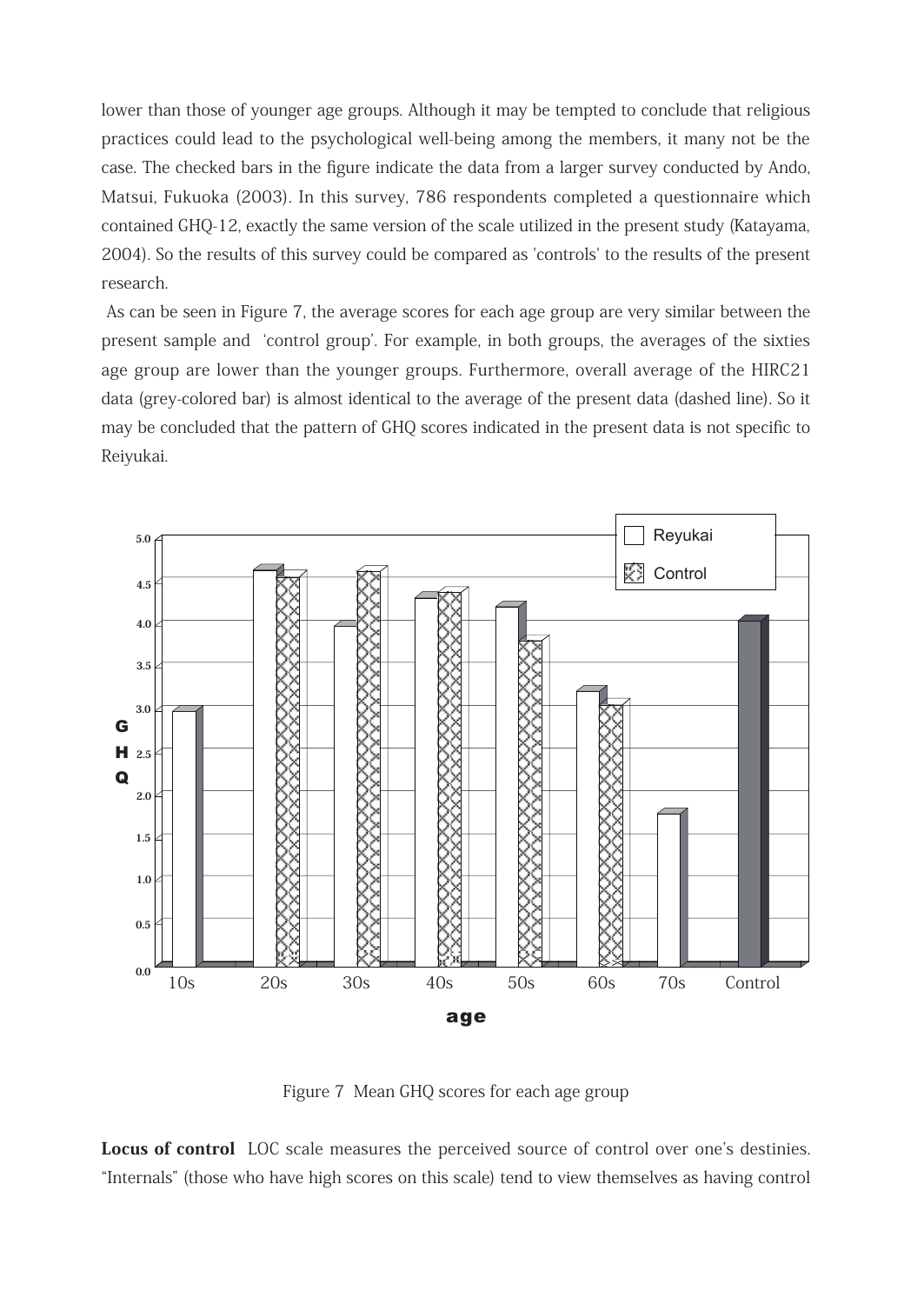over their own destinies. In contrast, "Externals" (low scores on this scale) tend to see control as residing elsewhere. Figure 8 indicates the average scores for each age group. There were not significant differences between age groups, and the overall average was 49.3. As in the case of the GHQ data, we tried to compare the present LOC data to that of 'controls.' Fortunately, HIRC21 also conducted an internet survey which contained the LOC scale used in the present study. As shown in Figure 8, the mean LOC score of Reiyukai sample (M=49.3) was higher than the average of this comparison group (M=47.1). Thus, on average, Reiyukai members may have a tendency to believe that they have control over their destinies.



Figure 8 Mean LOC scores for each age group.

The relationships of GHQ, LOC and other scales Finally, correlation coefficients were calculated to see how GHQ and LOC scores were related to the aspects of self-change and beliefs. As shown in the left column of Table 1, GHQ was negatively correlated with the belief scale and three factor scores of the self-change scale. These results suggest that the more strongly the members hold beliefs about the merits of the religious activities, and the more members perceive self-change along these three dimensions, the healthier they are psychologically.

 On the contrary, the LOC score was positively related with the four variables, suggesting that belief in their own control lead members to enhance the degree of 'benevolence,' 'confidence,' and 'feeling of being accepted.'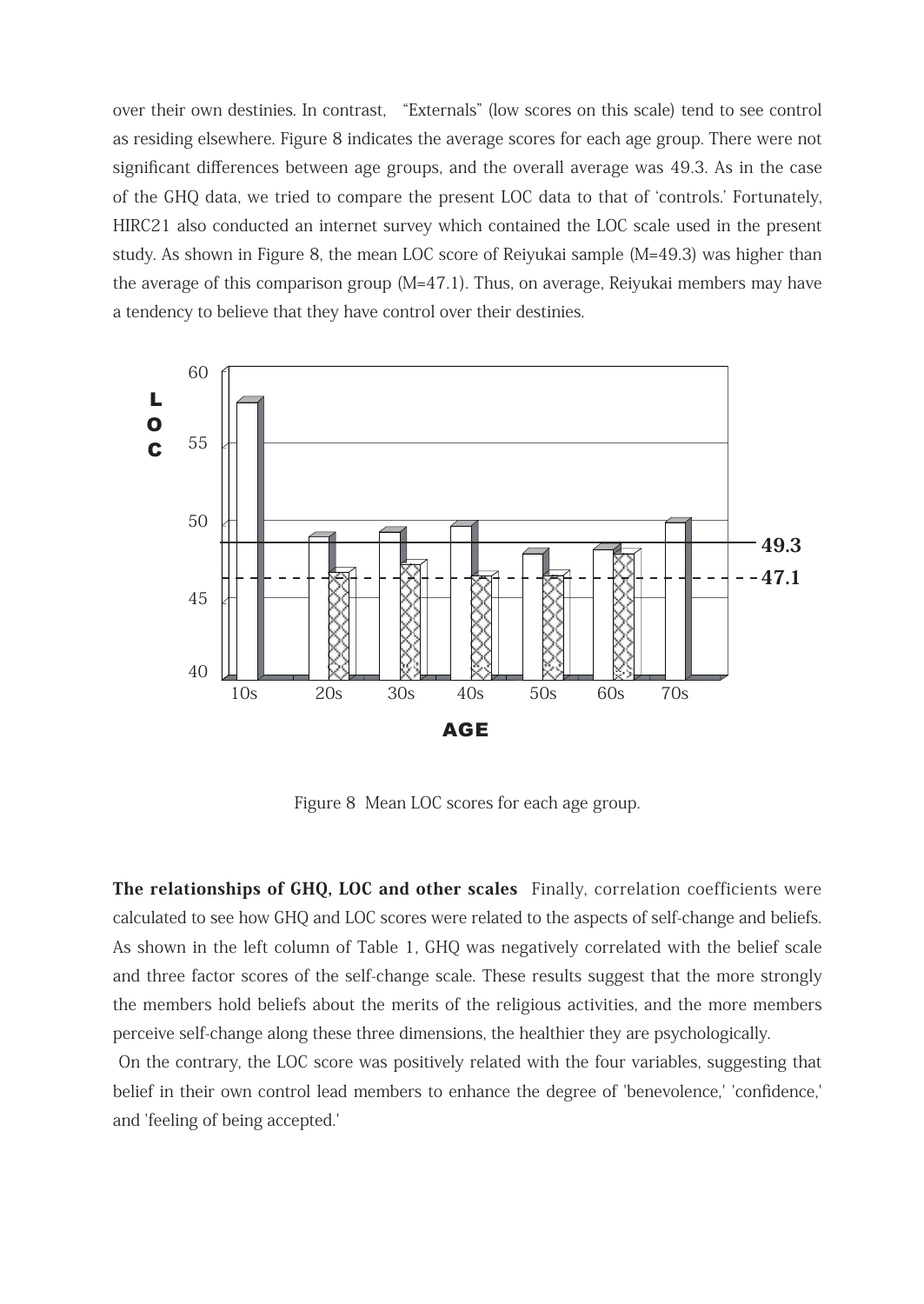Table 1 The correlation coefficients between GHQ, LOC, belief scale, and the three factors of perceived self-change scales.

| belief scale benevolence confidence being accepted<br>$-17^*$ $-23^{**}$<br><b>GHQ</b><br>$-17*$<br>$-18*$<br>$.30^*$ $.42^*$<br><b>LOC</b><br>$27*$<br>$.25*$ | perceived self-change scales |  |  |  |  |  |
|----------------------------------------------------------------------------------------------------------------------------------------------------------------|------------------------------|--|--|--|--|--|
|                                                                                                                                                                |                              |  |  |  |  |  |
|                                                                                                                                                                |                              |  |  |  |  |  |
|                                                                                                                                                                |                              |  |  |  |  |  |

### **Discussion**

 The present study mainly aimed at investigating how Reiyukai members interact with other and potential members, what they believe concerning their religious activity, and how they perceive the changes of self through these activities. Furthermore, it was investigated how these variables are related to psychological health.

 Overall, the results obtained in this study seem to indicate that the main 'theme' of the members concerns changes of self, family members, and their lives. In this sense, it seems of interest that the mean locus of control score is higher than that of the 'control group.' It may be that belief in the internal locus of control motivates the behaviors aiming at change of self or family members and the 'success' of these behaviors in turn may reinforces the belief in the control.

 Along the same line, although the status of psychological health of Reiyukai members was not different from that of the general population, among members, good psychological health was related to the strength of beliefs and three aspects of self-change.

 Although these results are of interest in themselves, our study is only a preliminary one. So, in future studies we need to specify the causal relationship among variables. For this purpose, a longitudinal design may be preferable. Furthermore, our respondents were members of the three subgroups of Reiyukai, so it is necessary to compare the preset findings to other religious groups in future studies.